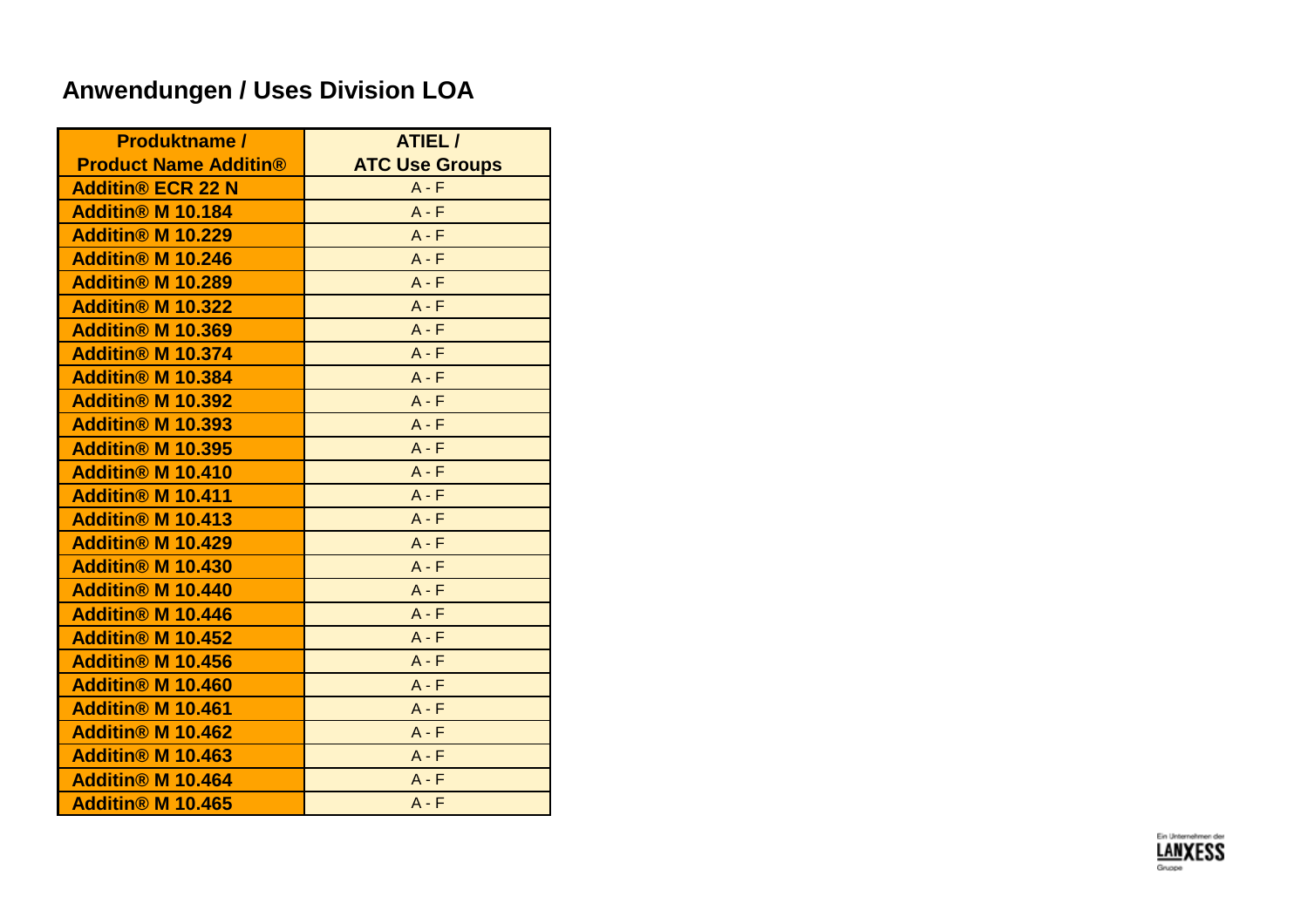| <b>Additin® M 1838</b>             | $A - F$ |
|------------------------------------|---------|
| <b>Additin® RC 1186 N</b>          | $A - F$ |
| <b>Additin<sup>®</sup> RC 1475</b> | $A - F$ |
| <b>Additin® RC 3038</b>            | $A - F$ |
| <b>Additin® RC 3045</b>            | $A - F$ |
| <b>Additin® RC 3048</b>            | $A - F$ |
| <b>Additin® RC 3058</b>            | $A - F$ |
| <b>Additin® RC 3080</b>            | $A - F$ |
| <b>Additin® RC 3180</b>            | $A - F$ |
| <b>Additin® RC 3212</b>            | $A - F$ |
| <b>Additin® RC 3580</b>            | $A - F$ |
| <b>Additin® RC 3880</b>            | $A - F$ |
| <b>Additin® RC 3890</b>            | $A - F$ |
| <b>Additin® RC 3640</b>            | $A - F$ |
| <b>Additin® RC 3661</b>            | $A - F$ |
| <b>Additin® RC 3680</b>            | $A - F$ |
| <b>Additin® RC 3740</b>            | $A - F$ |
| <b>Additin® RC 3760</b>            | $A - F$ |
| <b>Additin® RC 3770</b>            | $A - F$ |
| <b>Additin® RC 3780</b>            | $A - F$ |
| <b>Additin® RC 4202</b>            | $A - F$ |
| <b>Additin® RC 4203</b>            | $A - F$ |
| <b>Additin® RC 4205</b>            | $A - F$ |
| <b>Additin® RC 4210 N</b>          | $A - F$ |
| <b>Additin® RC 4211</b>            | $A - F$ |
| <b>Additin® RC 4220</b>            | $A - F$ |
| <b>Additin® RC 4242</b>            | $A - F$ |
| <b>Additin® RC 4290</b>            | $A - F$ |
| <b>Additin® RC 4295</b>            | $A - F$ |
|                                    |         |

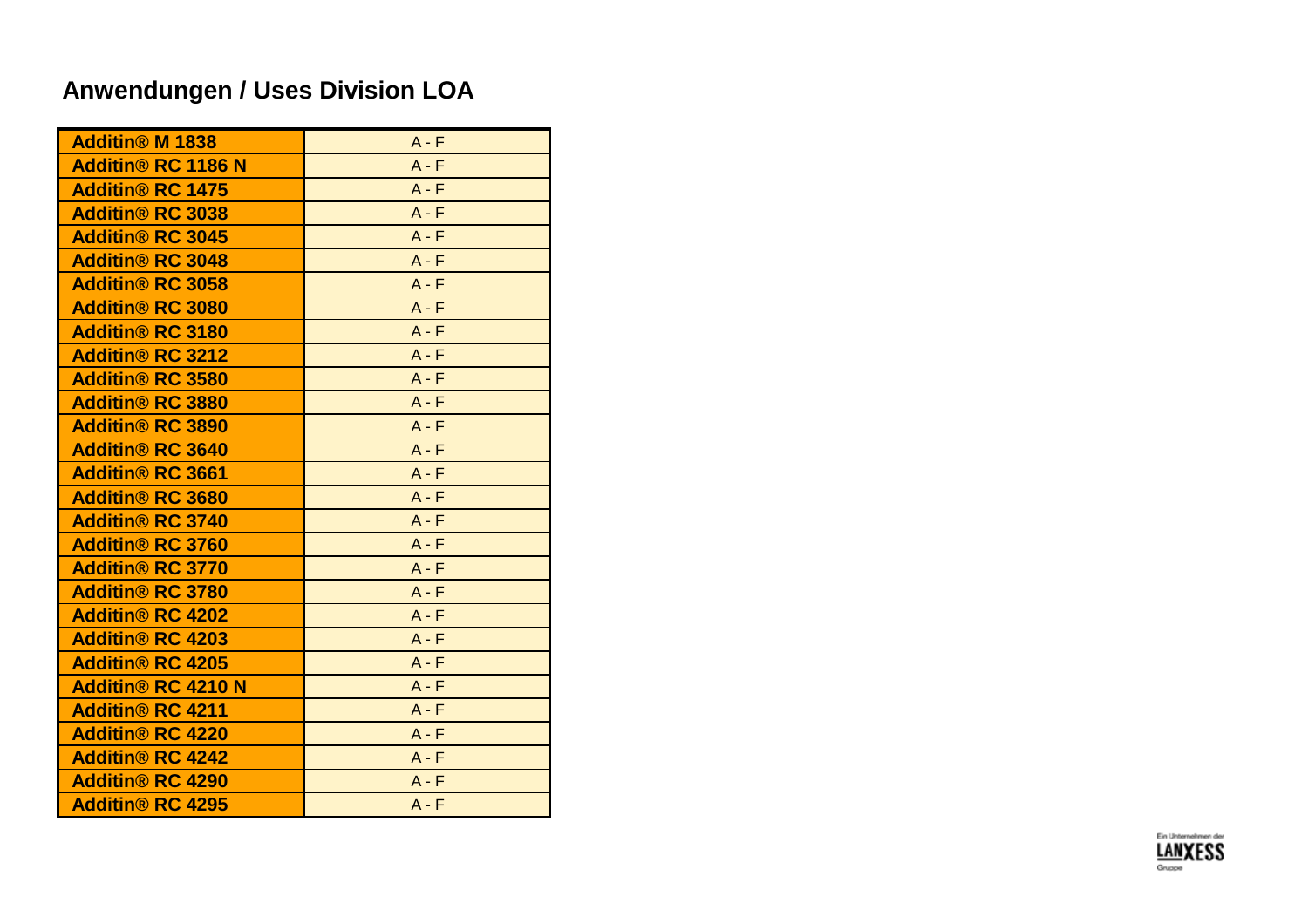| <b>Additin® RC 4302</b>            | $A - F$ |
|------------------------------------|---------|
| <b>Additin® RC 4401</b>            | $A - F$ |
| <b>Additin<sup>®</sup> RC 4530</b> | $A - F$ |
| <b>Additin® RC 4580</b>            | $A - F$ |
| <b>Additin® RC 4820</b>            | $A - F$ |
| <b>Additin® RC 5000</b>            | $A - F$ |
| <b>Additin® RC 5001</b>            | $A - F$ |
| <b>Additin® RC 5010</b>            | $A - F$ |
| <b>Additin® RC 5200</b>            | $A - F$ |
| <b>Additin® RC 5201</b>            | $A - F$ |
| <b>Additin® RC 5250</b>            | $A - F$ |
| <b>Additin® RC 5800</b>            | $A - F$ |
| <b>Additin® RC 5801</b>            | $A - F$ |
| <b>Additin® RC 5900</b>            | $A - F$ |
| <b>Additin® RC 5950</b>            | $A - F$ |
| <b>Additin® RC 5951</b>            | $A - F$ |
| <b>Additin® RC 5970</b>            | $A - F$ |
| <b>Additin® RC 6340</b>            | $A - F$ |
| <b>Additin® RC 6320</b>            | $A - F$ |
| <b>Additin® RC 6301</b>            | $A - F$ |
| <b>Additin® R 6696 S</b>           | $A - F$ |
| <b>Additin® RC 7110</b>            | $A - F$ |
| <b>Additin® RC 7115</b>            | $A - F$ |
| <b>Additin® RC 7120</b>            | $A - F$ |
| <b>Additin® RC 7001</b>            | $A - F$ |
| <b>Additin® RC 7010</b>            | $A - F$ |
| <b>Additin® RC 7130</b>            | $A - F$ |
| <b>Additin® RC 7132</b>            | $A - F$ |
| <b>Additin® RC 7135</b>            | $A - F$ |
|                                    |         |

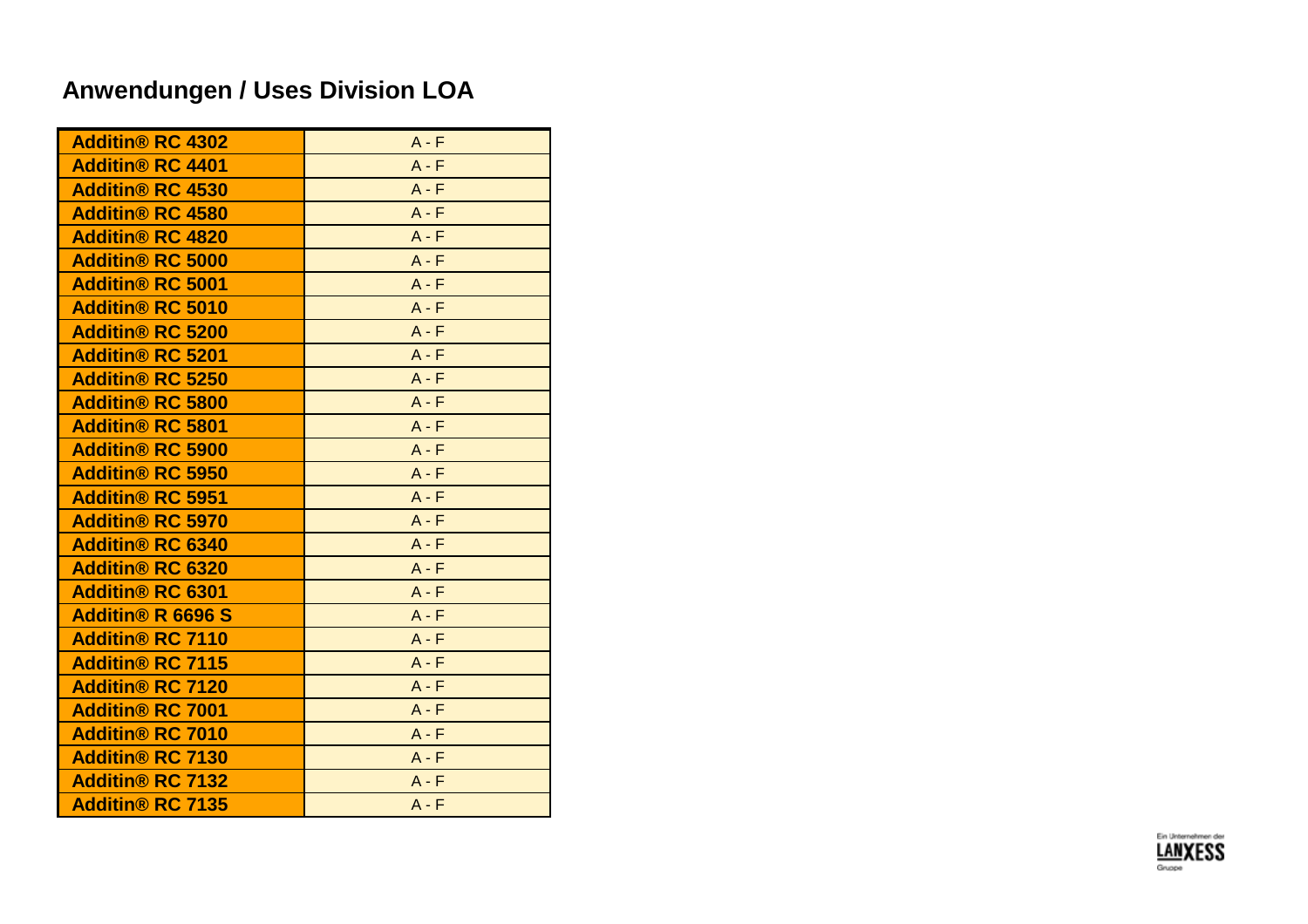| <b>Additin® RC 8103</b>            | $A - F$ |
|------------------------------------|---------|
| <b>Additin® RC 8210</b>            | $A - F$ |
| <b>Additin<sup>®</sup> RC 8213</b> | $A - F$ |
| <b>Additin® RC 8221</b>            | $A - F$ |
| <b>Additin® RC 8239</b>            | $A - F$ |
| <b>Additin® RC 5800</b>            | $A - F$ |
| <b>Additin® RC 8500</b>            | $A - F$ |
| <b>Additin® RC 9200</b>            | $A - F$ |
| <b>Additin® RC 9200 D</b>          | $A - F$ |
| <b>Additin® RC 9200 N</b>          | $A - F$ |
| <b>Additin® RC 9202</b>            | $A - F$ |
| <b>Additin® RC 9202 S</b>          | $A - F$ |
| <b>Additin® RC 9204</b>            | $A - F$ |
| <b>Additin® RC 9205</b>            | $A - F$ |
| <b>Additin® RC 9207</b>            | $A - F$ |
| <b>Additin® RC 9216</b>            | $A - F$ |
| <b>Additin® RC 9502</b>            | $A - F$ |
| <b>Additin® RC 9505</b>            | $A - F$ |
| <b>Additin® RC 9507</b>            | $A - F$ |
| <b>Additin® RC 9300</b>            | $A - F$ |
| <b>Additin® RC 9301</b>            | $A - F$ |
| <b>Additin® RC 9303</b>            | $A - F$ |
| <b>Additin® RC 9303 S</b>          | $A - F$ |
| <b>Additin® RC 9305</b>            | $A - F$ |
| <b>Additin® RC9307</b>             | $A - F$ |
| <b>Additin® RC 9308</b>            | $A - F$ |
| <b>Additin® RC 9316</b>            | $A - F$ |
| <b>Additin® RC 9320</b>            | $A - F$ |
| <b>Additin® RC 9321</b>            | $A - F$ |
|                                    |         |